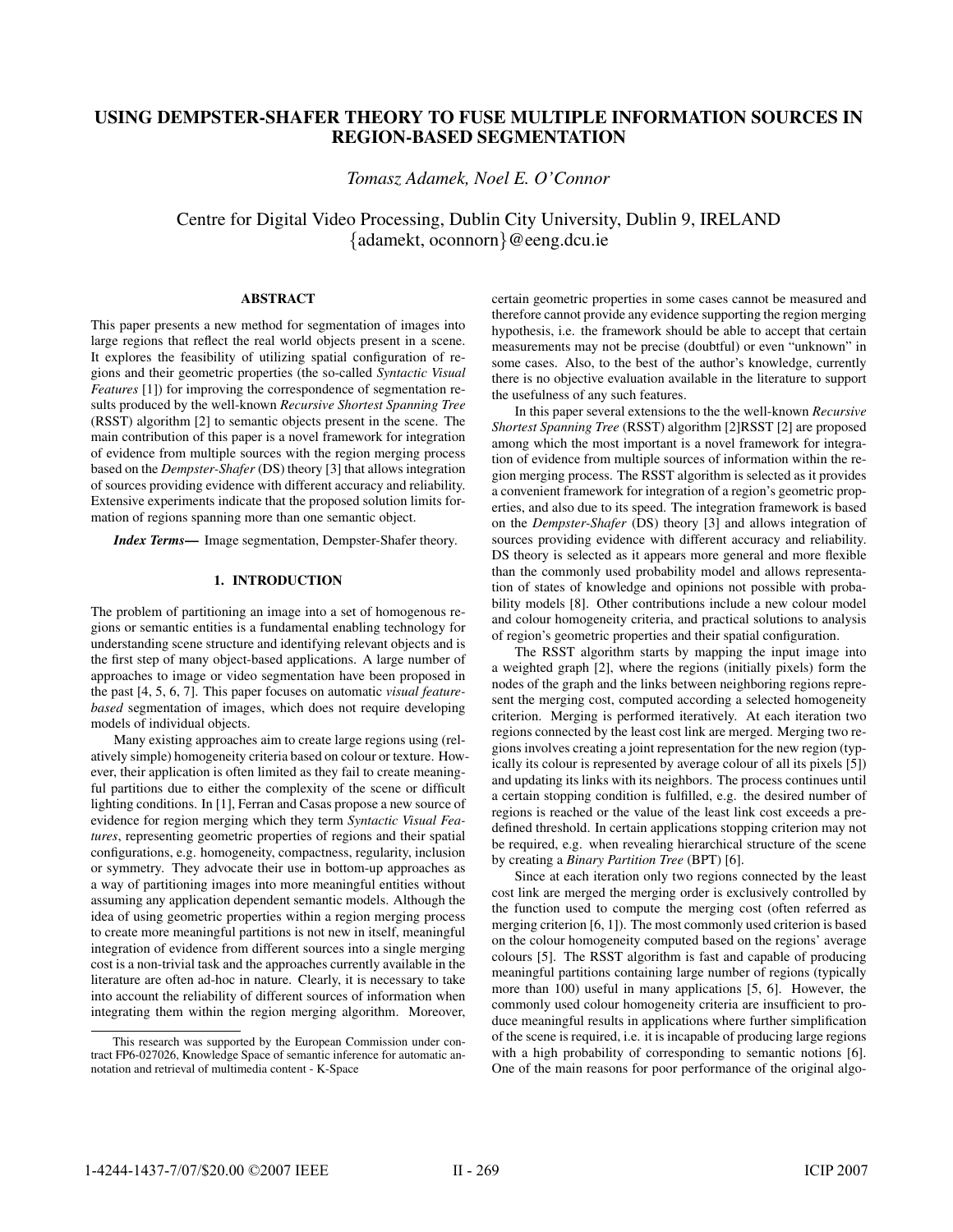rithm is its utilization of identical simple homogeneity criterion at all stages of the merging process, i.e. the same merging criterion is used at the level of pixels and at stages where regions contain thousands of pixels. We believe that the limitations of the RSST algorithm can be overcame by modifying and extending both the merging cost measure and the stopping criterion. In this paper we focus on developing new merging criteria based on evidence provided by different features (extended colour representation and geometric properties) fused using an integration framework based on DS theory. A new stopping criterion aimed at producing partitions containing the most salient objects present in the scene will be reported elsewhere.

#### 2. OVERVIEW OF THE APPROACH

The segmentation process is divided into two stages. The initial partition, required for structure analysis, is obtained by the RSST algorithm with the original merging criterion implemented as in [5] since it is capable of producing good results when regions are uniform and small. This stage ensures the low computational cost of the overall algorithm and also avoids analysis of geometrical properties of small regions with meaningless shape. This initial stage is forced to stop when a predefined number of regions is reached (100 for all experiments presented in this paper). Then, in the second stage, region representation is extended by region boundary and a new colour model. Subsequently, homogeneity criteria are re-defined based on colour and *Syntactic Visual Features* and the merging process continues until a certain stopping criterion is fulfilled. The new merging order is based on evidence provided by different features (colour and geometric properties) fused using the proposed integration framework. It should be stressed that all extensions proposed in the following sections consider the second stage of merging when regions already have meaningful shape.

The merging cost utilizing evidence provided by multiple sources such as colour homogeneity and the *Syntactic Visual Features* is computed based on the DS theory [3] which allows taking into account the reliability of different sources of information, e.g. colour homogeneity provides much more reliable evidence than any geometric properties, and also taking into account that certain measurements may not be precise (doubtful) or even "unknown" in some cases.

#### 3. COLOUR HOMOGENEITY

As segmentation progresses and regions grow, average values may become unsuitable for effective characterization of their colour. To ensure that this simplification does not compromise the merging order, a fine and compact representation of a region's colour, motivated by the so-called *Adaptive Distribution of Colour Shades* (ADCS) proposed in [9], is used during the second merging stage. In this model, each region contains a list of pairs of colour/population (where population refers to the ratio between the number of pixels with this colour and the total size of the region) which can more precisely represent its complex colour variations [7]. This extended colour representation has the advantage of low requirements for both storage and for updating the merging cost. Also, no prior assumption needs to be made about the underlying colour distribution – see Figure 1. Two ADCS representations can be efficiently compared using *Quadratic Distance* [9]. The proposed merging cost based on the colour difference between regions  $r_i$  and  $r_j$  is calculated as [7]:

$$
C_{ext}(i,j) = \left[d_{quad}^2(\mathbf{I}, \mathbf{J})\right]^{q_{ext}} \cdot \frac{1}{a_{img}} \cdot \frac{a_i a_j}{a_i + a_j} \tag{1}
$$



Fig. 1. Example of ADCS representation.

where  $d_{quad}^2(\mathbf{I}, \mathbf{J})$  is the quadratic distance between regions' colour distributions characterized by two ADCS representations **I** and **J**,  $a_i$ and  $a_i$  denote region sizes,  $a_{img}$  is the size of the entire image (such normalization by  $a_{img}$  does not affect the merging order but simplifies the integration making  $C_{ext}$  size independent), and parameter  $q_{ext}$  controls the balance between colour distance and the size dependent scaling factor and can be found experimentally during the training.

# 4. SYNTACTIC VISUAL FEATURES

This section discuses two region geometric properties, adjacency and changes in global shape complexity.

# 4.1. Adjacency

It is a well known fact that "real world" objects tend to be compact, i.e. they exhibit adjacency of their constituent parts [1]. In the case of the RSST algorithm, adjacency of parts is imposed intrinsically during link initialization where regions are considered adjacent when they have at least one adjacent pixel. It is proposed here that this binary notion of adjacency be extended by defining an adjacency measure:

$$
C_{adj}(i,j) = 1.0 - \frac{l_{ij}}{\min\{l_i, l_j\}}\tag{2}
$$

where  $l_{ij}$  is the length of the common boundary between a pair of neighbouring regions  $r_i$  and  $r_j$ , and  $l_i$  and  $l_j$  are their perimeter lengths.

Although simple, the above measure provides quite rich information about geometrical relations between both regions, i.e values of  $C_{adj}(i, j)$  close to zero indicate almost total inclusion whereas values close to one point to weak adjacency and therefore provide strong evidence against merging.

### 4.2. Regularity (low complexity)

Intuitively, more complex shapes have a longer perimeter in relation to their area compared to simple shapes. Therefore, global shape complexity  $x_i$  of a region  $r_i$  can be measured as the ratio between its being the square root of its area  $a_i$ :  $x_i = l_i / \sqrt{a_i}$ . Finally, average changes of global shape complexity for a pair of neighbouring regions  $r_i$  and  $r_j$  caused by their merging are measured as:

$$
C_{cpx}(i,j) = \frac{x_{ij}}{\left\lceil \frac{a_i x_i + a_j x_j}{a_i + a_j} \right\rceil} \tag{3}
$$

where  $x_{ij}$  denotes shape complexity of a hypothetical region formed by merging  $r_i$  and  $r_j$ . Low values of  $C_{cpx}(i, j)$  provide evidence for merging the two regions e.g. values below 1.0 indicate that the complexity of the joint region is lower than the average of the complexities of the two original regions.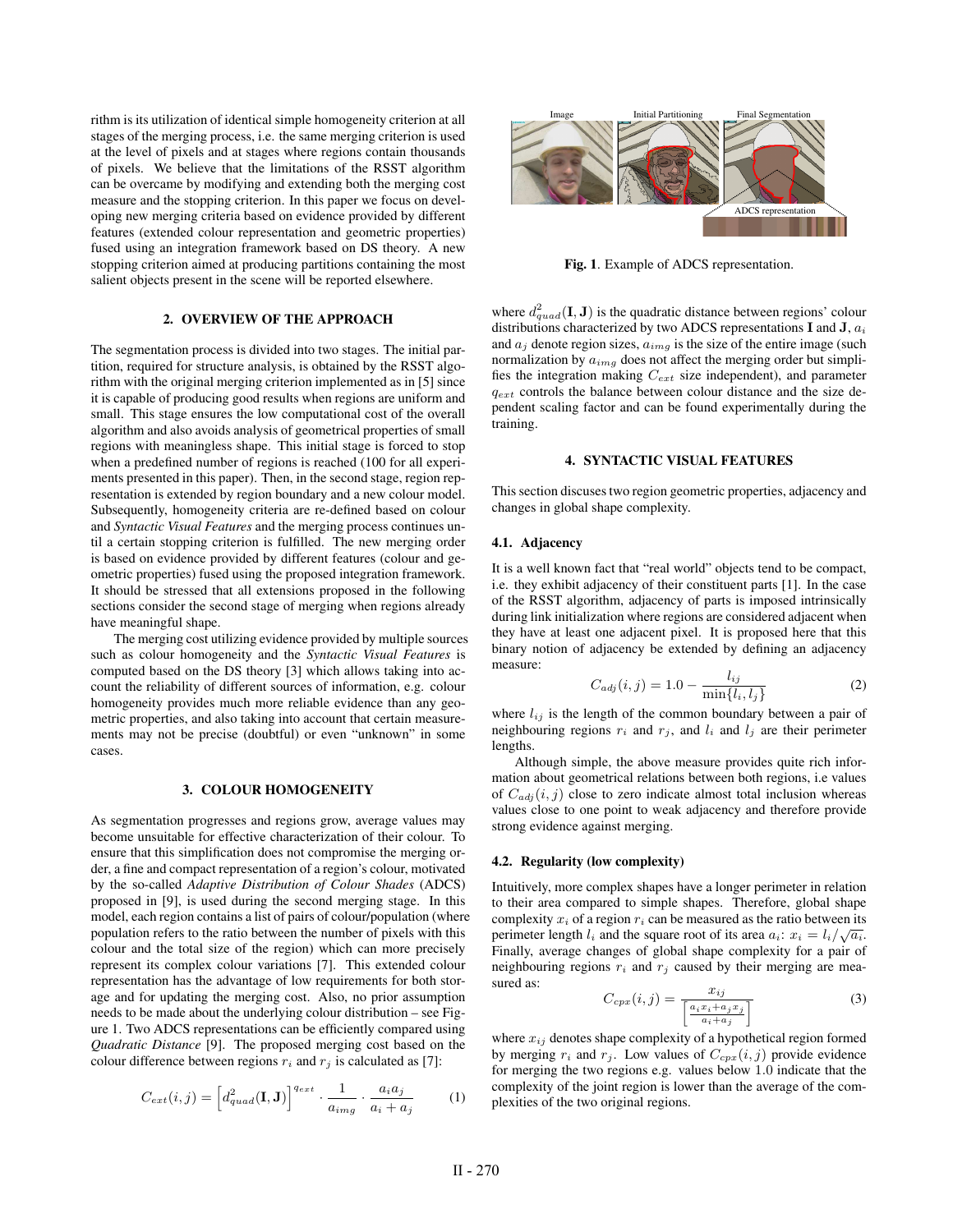### 5. INTEGRATION OF EVIDENCE

# 5.1. Application of the DS theory to Region Merging

Details regarding the DS theory can be found in [3]. This section describes the major aspects of the application of the DS theory to the problem of integration of multiple features within the region merging process such as: (i) definition of the frame of discernment, (ii) general form of the belief structure used to model the way a piece of evidence is brought by a source to a proposition, (iii) taking into account source reliability, (iv) combination of beliefs from multiple sources and (v) a new merging cost formula based on the combination of beliefs.

Let the frame of discernment  $\Omega$  represent a set of two hypothesis, namely MERGE and DONTMERGE, which are exhaustive and exclusive  $\Omega = \{MERGE, DONTIMERGE\}$ . The power set  $2^{\Omega}$  of  $\Omega$  is composed of 4 propositions  $A: 2^{\Omega} = \{ \emptyset, \{MERCE\},\}$  ${DONTMERGE}, {MERGE \cup DONTMERGE}$  }. The proposition {MERGE ∪ DONTMERGE} will be also referred to in this paper as doubt  $\{DOUBT\}$ .

Let us define a set of U independent evidence sources  $S_1, \ldots$ ,  $S_U$  where  $S_1$  always denotes the colour homogeneity criterion and  $S_2, \ldots, S_U$  denote a set of other properties associated with a link between two regions. A piece of evidence (measurement)  $C<sub>u</sub>$  brought by a source  $S_u$  to a proposition A is modelled by the belief structure m<sup>u</sup> called the *Basic Belief Assignment* (BBA) formally defined as:  $m_u : 2^{\Omega} \longrightarrow [0,1]$  with  $m_u(\emptyset) = 0$  and  $\sum_{A \subseteq \Omega} m_u(A) = 1$ . In other words, for each measure  $C_u$  (e.g. a colour homogeneity or a syntactic feature) model  $m_u$  maps each value of  $C_u$  into a belief on a proposition (singleton or composed hypothesis) of  $2^{\Omega}$ .

In this work the models are based on both expert knowledge and statistical knowledge (i.e. parameter estimation) obtained from the training collection similar to the methodologies proposed in [8] for training of facial emotions classifiers. The general form of such models is shown in Figure 2a. Let us denote the neutral value of measure  $C_u$  as  $T_u^c$ , i.e. the value of  $C_u$  which does not provide evidence either for merging or not merging and for which the entire mass of belief is associated with doubt ( $MERGE \cup DONTMERGE$ ) while the masses of belief associated with propositions  $MERGE$ or  $DONTMERGE$  are equal to zero. As the value of  $C_u$  decreases(increases) from  $T_u^c$  to  $T_u^l(T_u^r)$  the mass of belief associated with doubt decreases while the mass of belief associated with MERGE(DONTMERGE) increases.



Fig. 2. General form of BBA functions.

When a source is considered not completely reliable the confidence in this source can be attenuated [3]. Figure 2b shows an example of the BBA from Figure 2a discounted by factor  $\alpha_u = 0.3$ . It should be observed that discounting simply transfers the belief from propositions MERGE and DONTMERGE to DOUBT.

BBA for two or more information sources are combined using the orthogonal sum also called the Dempster's rule of combination [3]. According to this operator, which is commutative and associative, the combined belief structure  $m^{\oplus}$  is defined as:  $m^{\oplus}$  =  $m_1 \oplus m_2 \oplus \ldots \oplus m_U$ , where for two sources of information  $S_u$  and  $S_v$  the combined belief structure  $m^{\oplus}$  is defined as:

$$
\forall A \subseteq \Omega \qquad m^{\oplus}(A) = \frac{1}{1 - K} \sum_{B \cap C = A} m_u(B) \cdot m_v(C) \tag{4}
$$

where  $K$  can be interpreted as a measure of the conflict between the sources to be combined  $(m^{\oplus}(\emptyset))$  and is defined as:  $K = \sum_{B \cap C = \emptyset}$  $m_u(B) \cdot m_v(C)$ .

Finally, the new cost of merging of two neighbouring regions  $r_i$ and  $r_i$  based on evidence from one or a combination of sources is defined using an empirically derived formula:

$$
C_{Total}(i,j) = m_{(i,j)}^{\oplus}(DONTMERGE) - m_{(i,j)}^{\oplus}(MERGE)
$$
\n(5)

where  $m^{\oplus}_{(i,j)}(DONTMERGE)$  and  $m^{\oplus}_{(i,j)}(MERGE)$  are combined beliefs that measurements obtained for the pair  $r_i$  and  $r_j$  from all integrated sources of evidence support the hypothesis  $MERGE$ and DONTMERGE respectively.

#### 5.2. Designing Belief Structures for each Source of Information

The design of BBAs for each source of information  $S_u$  involves selection of the thresholds  $T_u^l$ ,  $T_u^c$ ,  $T_u^r$  and the discounting factor  $\alpha_u$  all of which were estimated using a training collection of manually segmented images. First, the training collection of images with ground-truth was used to automatically generate a training collection containing examples of links with an associated set of measurements (i.e. colour homogeneity and geometric properties) and classified as either "link to be merged" or "link which should not be merged". Then, the thresholds  $T_u^l$  ( $T_u^r$ ) were estimated by finding the minimum (maximum) value of  $C_u$  in the training population of links which "should" ("should not") be merged. In fact, to avoid bias caused by a single link (e.g. generated from an "accidental" manual segmentation) the above measures were found individually for each image in the training collection and the final values of parameters  $T_u^l$ and  $T_u^r$  were computed as their average values. The value of  $T_u^c$  was computed simply as mid point of  $T_u^l$  and  $T_u^r$ .

For simplicity, the discounting factor corresponding to colour homogeneity  $\alpha_1$  is always set to one, since intuitively the evidence provided by colour homogeneity is the most reliable of all sources. For the remaining sources discounting factors are found by combining them with the colour homogeneity criterion using the proposed framework and searching for discounting factor/factors minimizing the average spatial segmentation error on the training collection [10].

Additionally, we observed that the measure  $C_{cpx}$  requires a more flexible form of BBA than the general one due to the fact that whenever the hypothetical region  $r_{ij}$  (created by merging two neighbouring regions  $r_i$  and  $r_j$ ) shares a significant part of its contour with the image border the measure  $C_{cpx}$  does not provide any useful evidence, i.e. reliability of evidence provided by the measure  $C_{cpx}$ depends on the length of the contour of  $r_{ij}$  common with the image border. This is taken into account by additional transfer of the belief from propositions  $MERGE$  and  $DOMTMERGE$  to the proposition  $DOUTBT$  depending on the adjacency of  $r_{ij}$  with the border of the entire image by applying an additional discounting operation for each pair of regions  $r_i$  and  $r_j$  using an additional discounting factor defined as:  $\alpha'_{cpx}(i, j) = 1.0 - \frac{I_{Iij}}{l_{ij}}$ , where  $l_{ij}$  is the perimeter length of  $r_{ij}$  and  $l_{Iij}$  denotes the length of the common boundary between  $r_{ij}$  and the entire image. Note that whenever  $l_{Iij} = l_{ij}$  the